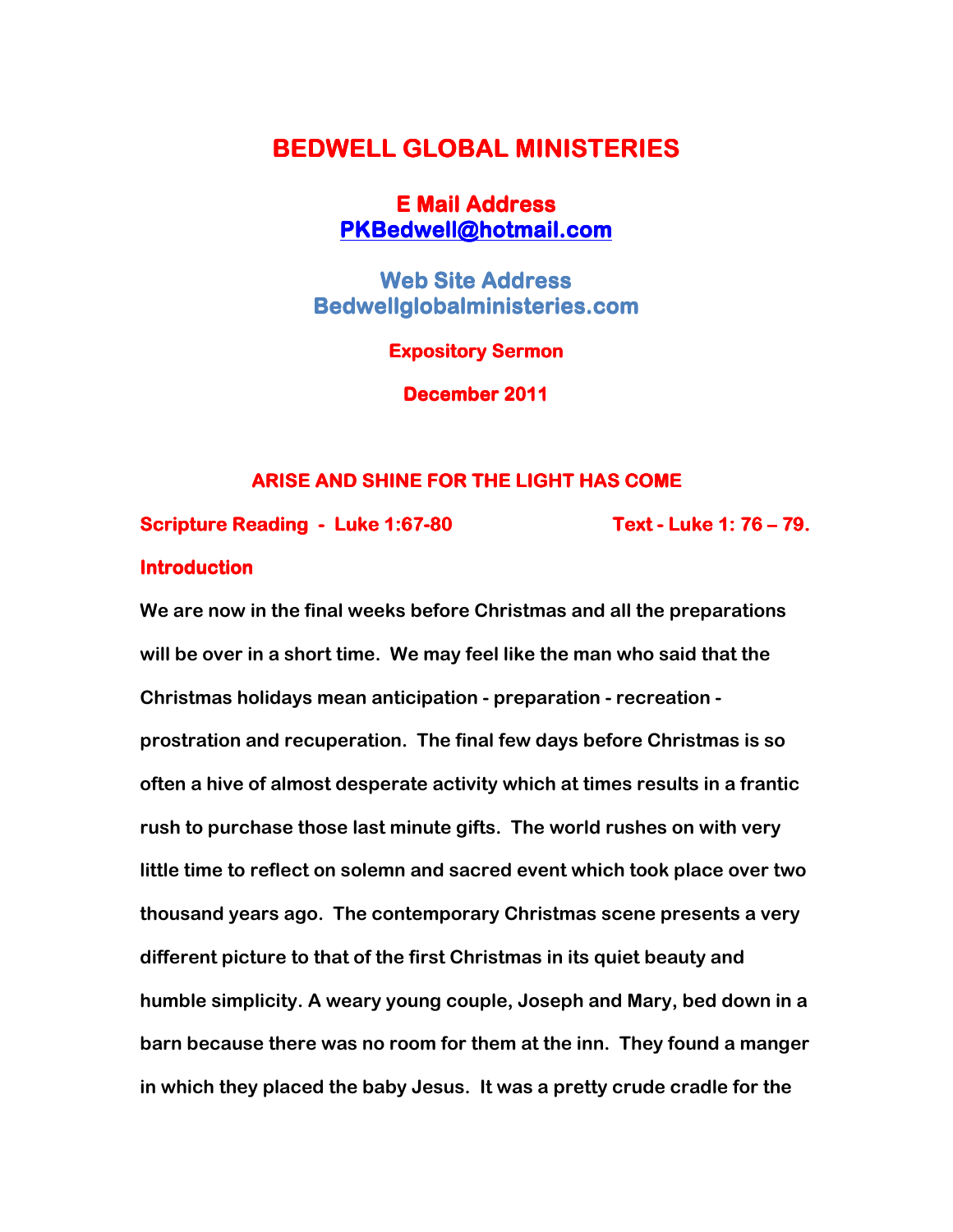young Prince of Glory. His first cry, mingled with the lowing of the cattle and bleating of the sheep, signaled His arrival on planet earth. He had entered this planet unobtrusively and quietly. There was no fanfare of trumpets to herald the entrance of the King of Kings into time and into history. Certainly there was no write up in the Bethlehem times and no cantatas in the synagogue proclaiming His miraculous birth. There was none of the fanfare which we like so much, nevertheless something was astir that night. God was at work quietly, deliberately and redemptively. Unique events were unfolding in unusual ways. This was God's moment to enter into this world as a man. His coming had been promised and prophesied and the scripture tells us that in the fullness of time "God sent forth his Son into the world born of a woman." Gal. 4:4. It was the hour in which God determined to come to this world and to "pitch His tent" among us. We must remember that while it is true that God was at work that night He does not work in the way we do. His thoughts are not our thoughts and His ways are not our ways. They are unfathomable but must not to be dismissed simply because we do not understand them. He does not need our permission or approval to do things His way. It is clear that as events were unfolding, God was getting His message out into the world. Simple humble unknown shepherds in a field tending their sheep heard the message of the angels that a Savior was born in the city of David. This baby's birth must have been extraordinary because at least three kings from the east came and bowed in worship of Him, and what is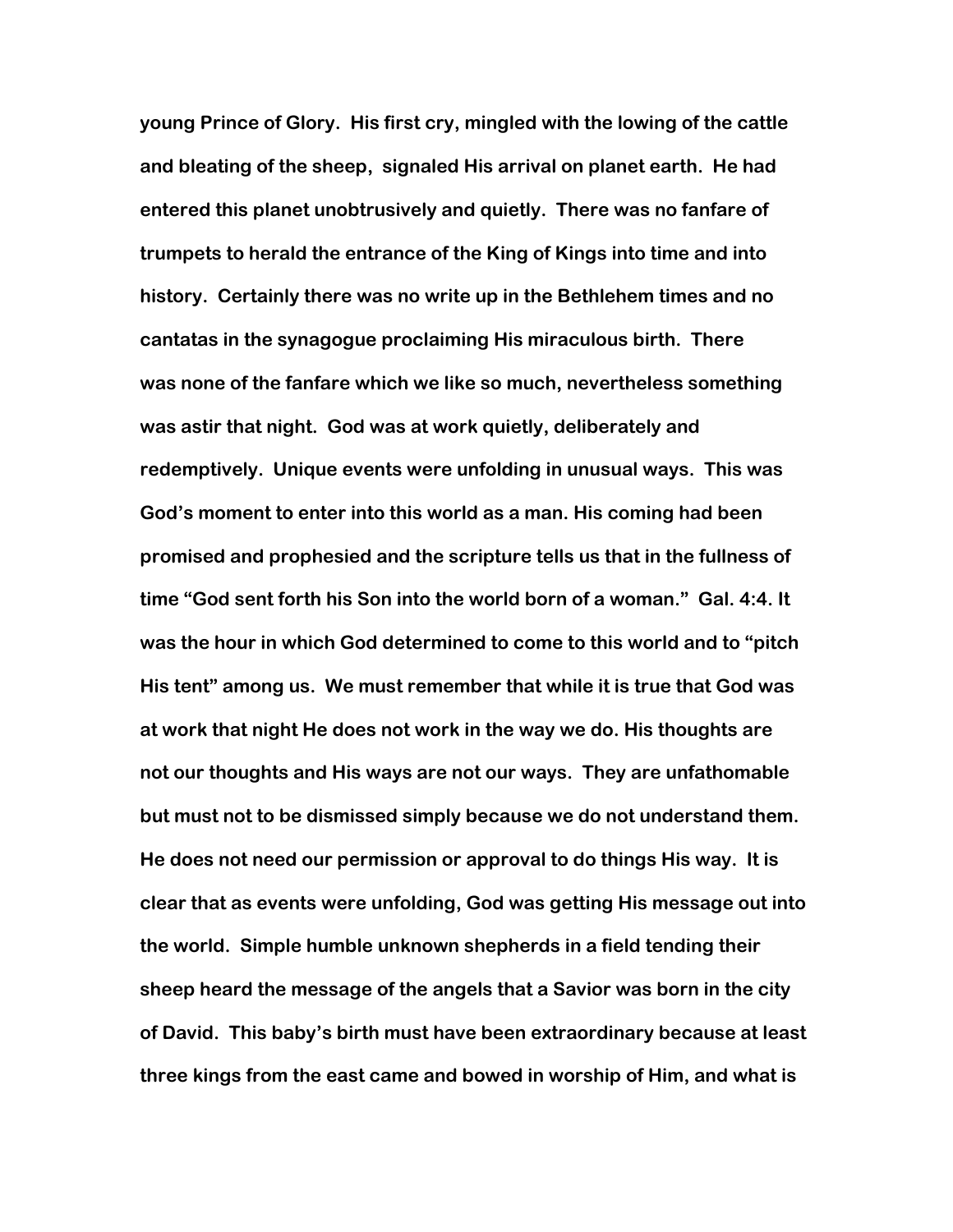more they gave Him gifts of gold, incense and myrrh. What is so amazing is that a star, a bright star, the brightest in the sky led them to the Christ Child. And while the world slept and society went about its business, tremendous things were taking place all about them. The glory of God was being revealed. It seemed like eternity was moving into time. And the world, principalities, powers and the rulers of this dark world held their breathe and shook in fear while Son of God, the creator of the universe, was gently laid in a manger. It was the birth of this extraordinary Child that gave rise to the angels singing "Glory to God in the highest and on earth peace, good will to all men." This birth stirred heaven and its choirs sang about it and while the world in its darkness and sin slept on God came to us in Jesus.

John the Baptist's father, Zechariah in his prophecy Luke 1:68-79, described Jesus as "the Rising Sun." His words are important for he spoke "of the tender mercy of our God, by which the Rising Sun will come to us from heaven to shine......" He is the designated as the Dawn or the Rising Sun. The King James Version has it, "the Dayspring from on high will come to us or the Spring of Day." In this description of Jesus as the "Rising Sun" Zechariah is saying that this is,

#### 1. THE PRONOUNCEMENT OF A NEW DAY. Luke 1: 67-79.

A new day had dawned in the history of man. It is a day of light and a day of hope. The 'Rising Sun" or "the Spring of Day" came to this earth. Now it is clear from this passage of scripture that when Jesus came as the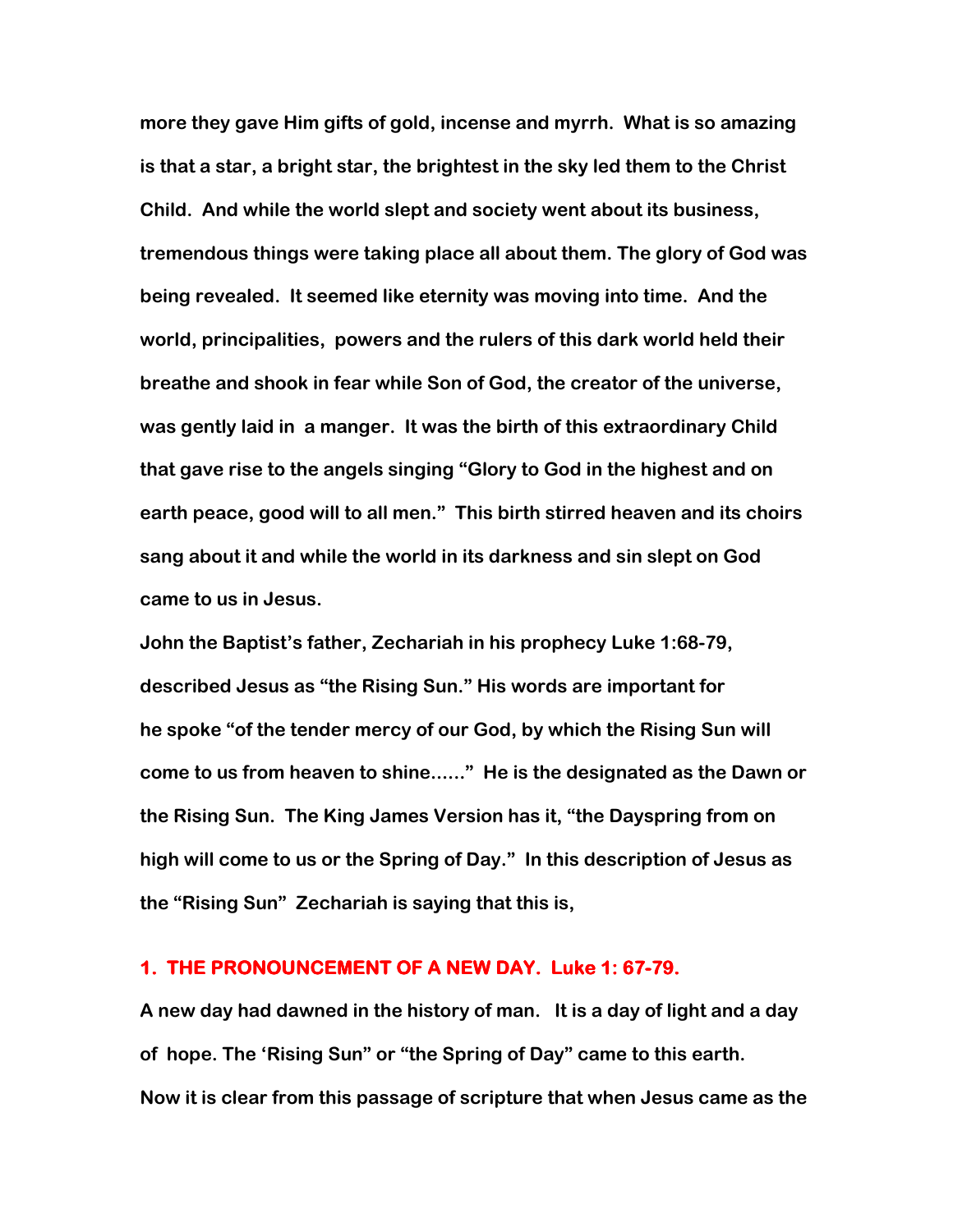Dawn, it was the fulfillment of,

**a. THE WORD OF PROPHECY. Luke 1:70. Zechariah was clear on this** truth. Jesus had arrived as the Dawn or the Rising Sun just as God said "through His holy prophets of long ago." If you study the scriptures you discover that Jesus is the main subject of Old Testament prophecy. "Like so many widely spread search-lights focusing upon one bright object in the sky, the divinely-inspired authors of the thirty-nine books of the Old Testament Scriptures centre their attention upon the coming Christ from varying distances of time, covering more than fifteen centuries. These inspired writers of the Old Testament story described in detail with amazing accuracy, the advent, the birth, the ministry, the suffering, the death, the resurrection and the coming reign of the Lord Jesus Christ. Jesus was the focus of their attention and the centre of their message." And when the angel told Joseph that Mary though a virgin would give birth to a Savior, the scriptures significantly say that "all this took place to fulfill what the Lord had said through the prophet." His coming was a fulfillment of prophecy.

Furthermore His coming was the fulfillment of ,

b. THE WORD OF PROMISE. Luke 1:72. Zechariah comments on this in verse 72. He makes clear that God "remembered His holy covenant, the oath that He swore to Abraham." The promise of the coming Messiah was made at the beginning of time. After man had sinned God promised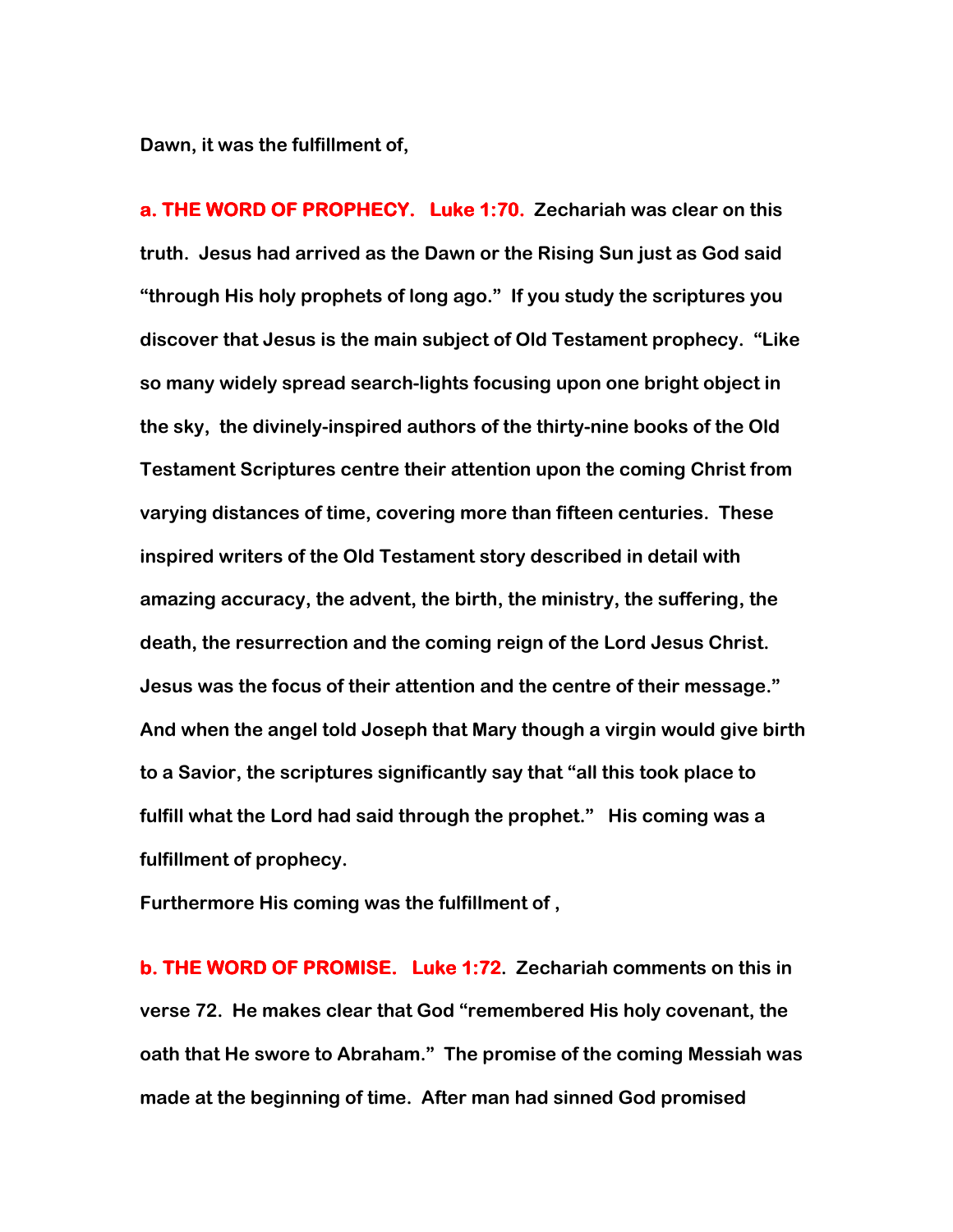that the seed of the woman would bruise the serpents head. Genesis. 3:15. The prophet Malachi declares that the "Sun of Righteousness will rise with healing in His wings." And the Prophet Isaiah had something to say about it too, "For to us a child is born - to us a Son is given." Malachi again records the words "suddenly the Lord who you are seeking will come to His temple, the messenger who you desire will come says the Lord Almighty" Malachi 3:1, and Zechariah confirms that the "Rising Sun will come to us." The word of prophecy and the word of promise is the pronouncement of a new day.

But Zechariah also emphasizes,

#### 2. THE PROMISE OF A NEW DELIVERANCE. LUKE 1: 68,78

Zechariah filled with the Holy Spirit, prophesied in verse 68, "Praise be to the Lord, the God of Israel, because He has come and has redeemed His people." The key words here are "The Lord God of Israel has come and has redeemed His people"

The new deliverance about which Zechariah speaks is founded on three basic truths. They are important truths about the redeeming activity of Lord God of Israel. They are redemptive truths of which we should be reminded at this time of the year.

Notice that there emerges from this passage of scripture a sense of

a. THE UNIQUENESS OF GOD. Luke 1:68,78. "The Lord God of Israel He has come...." "The Rising Sun has come to us," He did not send a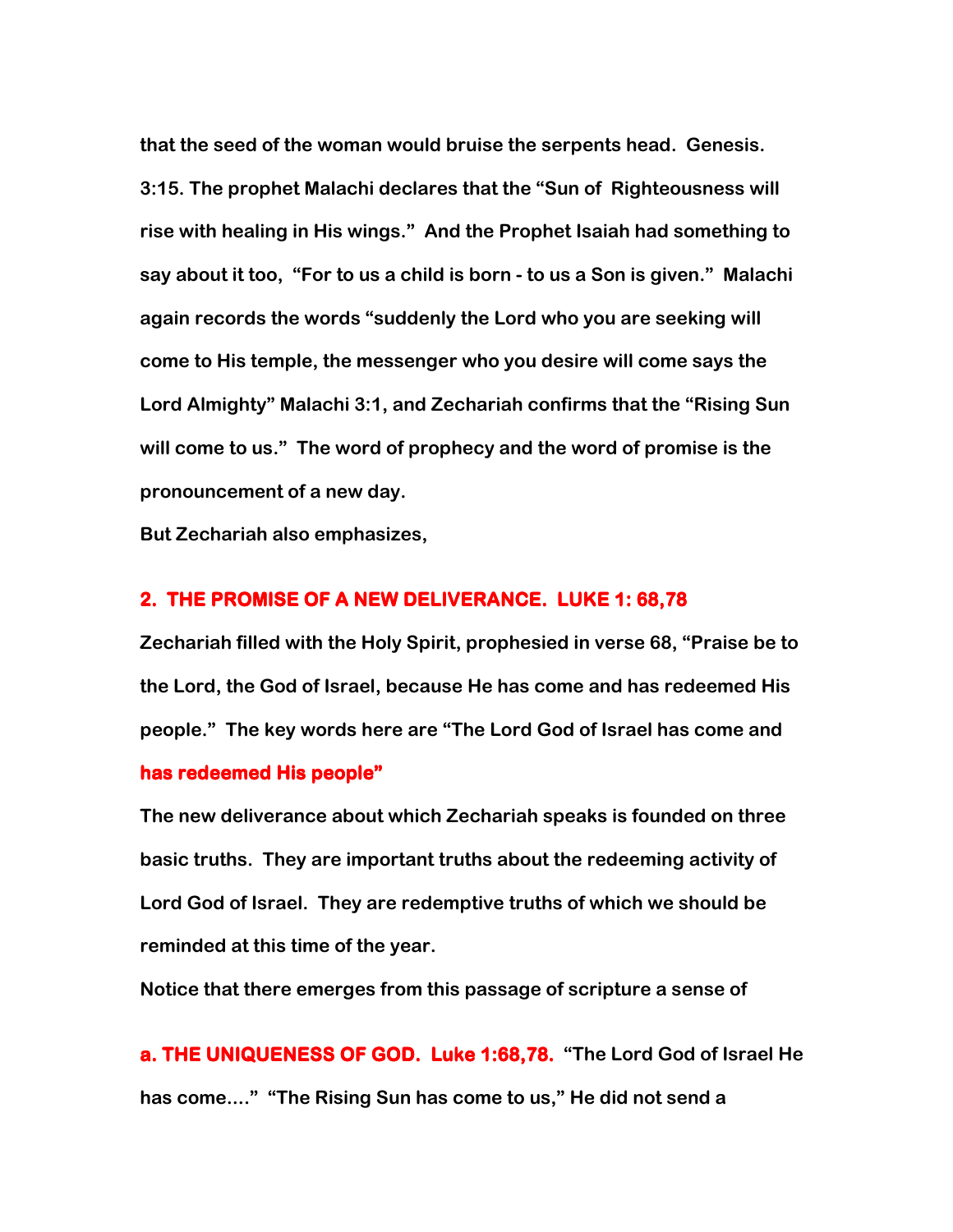messenger or an angel as a redeemer. It is vital that we highlight the truth that God has come to us in the person of the Christ Child. Wesley captured the core center of this truth in vivid phrases "veiled in flesh the Godhead see –Hail the incarnate Deity."The incarnation is a vital truth because it is indispensible to our salvation. Zechariah says this clearly in verse 68, "The Lord, the God of Israel... Has come and has redeemed His people." Redemption is dependent on the Incarnation. God came to us in the person of the Lord Jesus Christ and His purpose was to save us in and through His atoning death on a cross and mighty resurrection from the dead. The incredible truth which we proclaim at the Christmas season is that the God held in awe - The God who is radiantly majestic in His holiness condescended to come to us. Again Charles Wesley helps in our comprehension of this mystery in his memorable words "Our God contracted to a span, incomprehensibly made man." This in itself is an awe inspiring and magnificent truth. You see gods generally don't do this kind of thing. Pagan gods are distant gods. Pagan gods are detached gods. Pagan gods are disinterested gods and indifferent gods. They are remote gods withdrawn from men, disregarding their needs and unconcerned about their predicament. Many times they are angry raging gods who have to be appeased by sacrifices - sometimes human sacrifices. It was men and women who had to make overtures to their god

to try and gain his favor and find salvation. They had to get his attention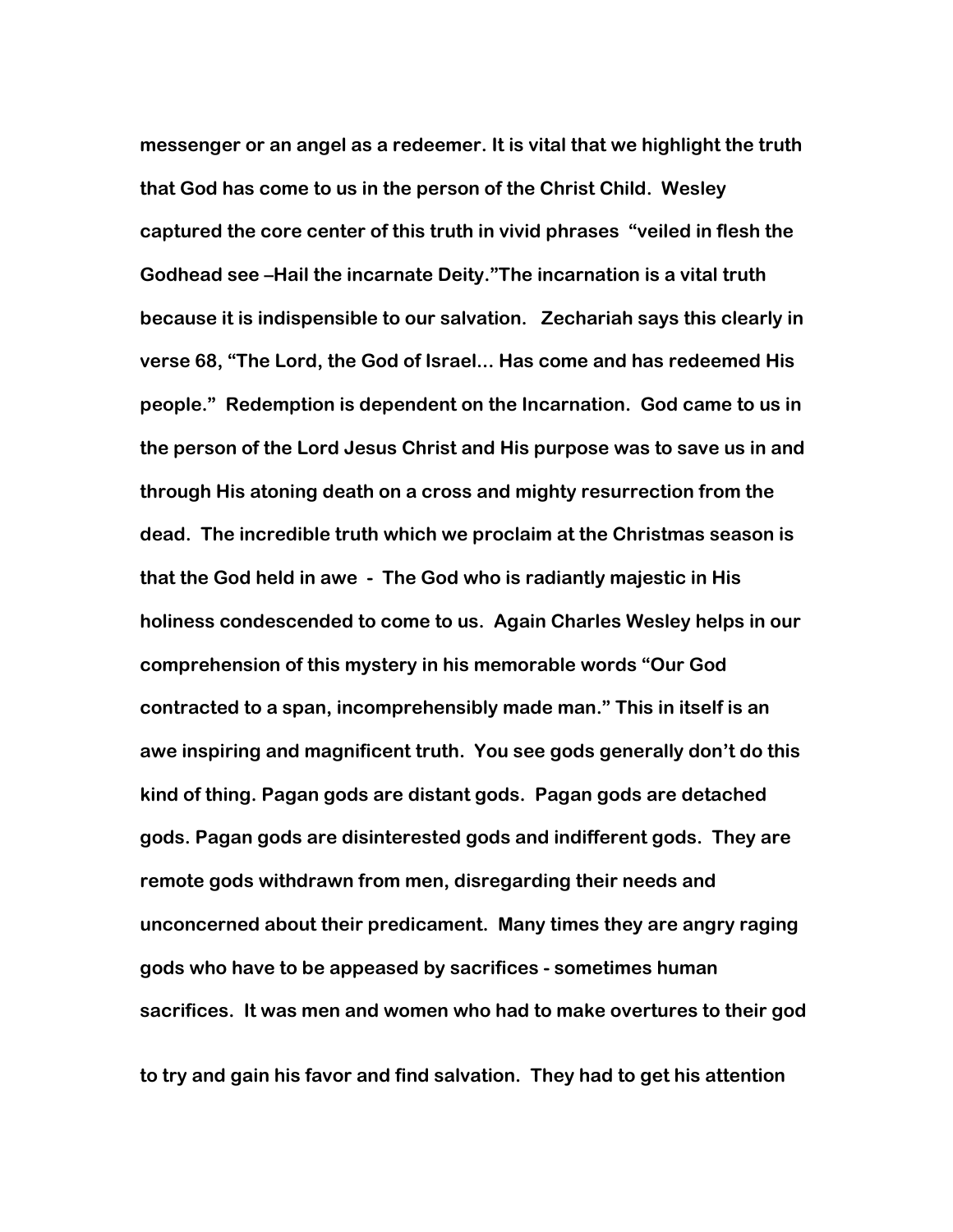and hope that maybe he would help them. But the Lord God of Israel was different. His uniqueness lies in the truth that when men and women took one step away from Him, He took one step towards them. When Adam and Eve sinned against God - they hid from Him - and men and women have been hiding from Him ever since that moment of disobedience in the Garden of Eden. They hid from Him, but it was He who pursued them - who sought them out. "Adam where are you? Where are you Adam?" And so began His timeless pursuit of mankind. When God came to us in Jesus Christ He took a gigantic step in His purpose to bring salvation to the human race. This really is quite an astounding truth when you think about it and come to a better understanding of what it is all about. We might feel with Micah when he wrote "who is a God like you who forgives our sins?" There is only one answer to that question. There is no God like Him. He is unique. The God who lays His glory aside and comes to us, is unique indeed, for His visit to earth would save us from our sin. Zechariah knew this to be true when said, "Blessed be the God of Israel because He has come and redeemed His people. He is our hope of salvation." In our day the Christmas event has become the battleground of special interests and humanistic thinking. The raging controversy whether we should say merry Christmas or happy Holidays, or whether we can display biblical signs and symbols on public property because of the concern for the separation of church and state, is somewhat stilted and superficial. The furor of the A.C.L.U. over it all borders on insanity. It is a clear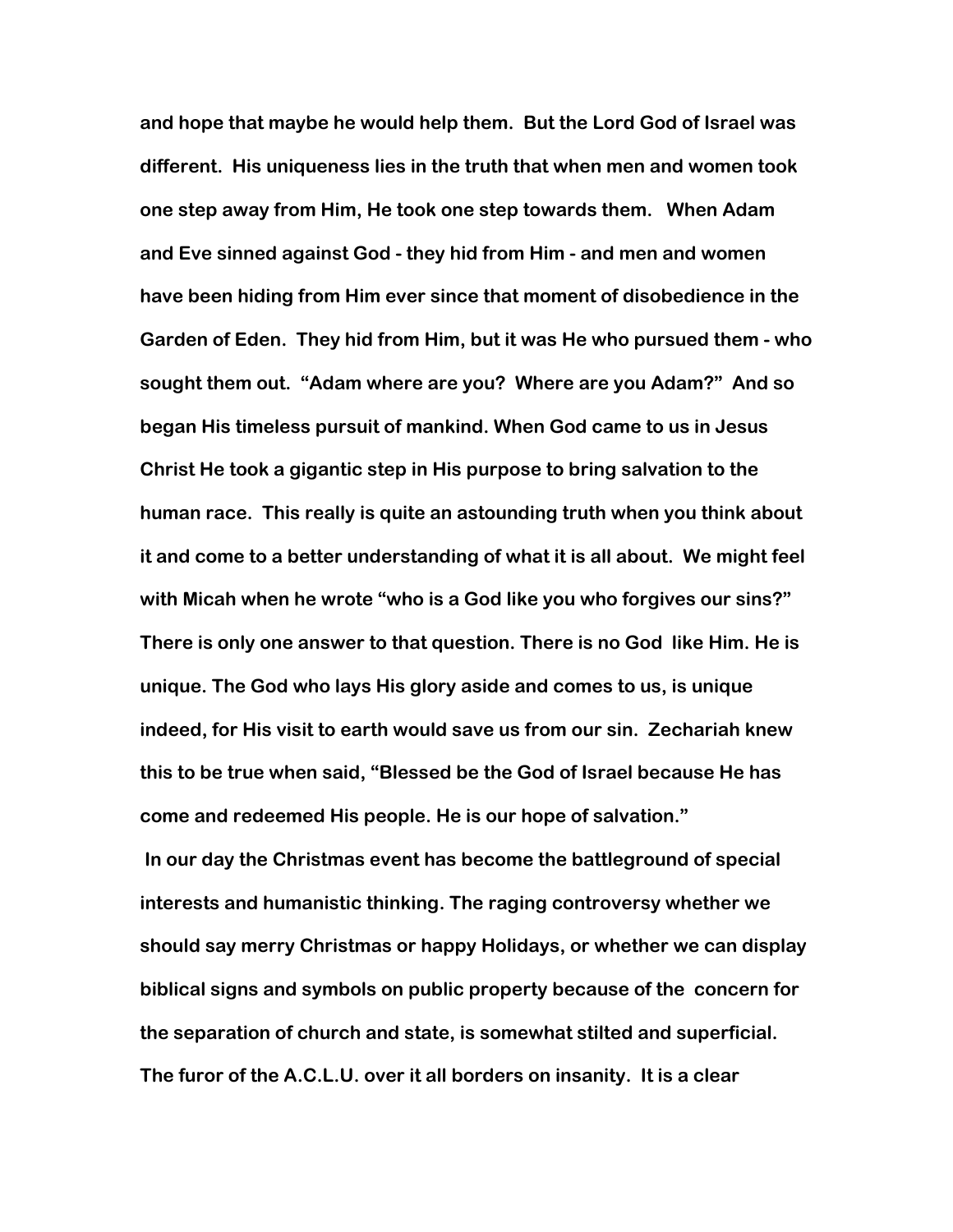indication of their incredible ignorance of what Christmas is all about. They are obsessively compulsive about it all. These so called ideologies have missed the whole point of the Christmas event. It is not a political issue. It is an event which is larger than all of these boiling controversies, indeed it overshadows them all. Its' message is one of hope and deliverance from the inherent malignancy in man. It is the answer the bondage of sin which plagues mankind. It simply announces that over two thousand years ago God came to us in the Christ Child to redeem us from sin and its eternal consequences. It seems illogical to stifle a message that will free men and women from the source of all the problems in our worId. God is the God of all nations and all cultures. His salvation offer is all humankind and His love embraces the whole of the human race. He did not come to one segment of the world's population. The scriptures are abundantly clear on this truth. He "so loved the world that He gave His one and only Son." "The Rising Son has come to us." The amazing message is that He has come to and for all of us, including His enemies. Such is the uniqueness of our God.

The second truth evident here and upon which this redemption is founded is

b. THE FAITHFULNESS OF OUR GOD. Luke 1:70-74. Zechariah in his prophesy declared that "God has raised up a horn of salvation for us......" and then note the his words " through His holy prophets of God long ago...." What God said He would do, He did... "the Rising Son...." has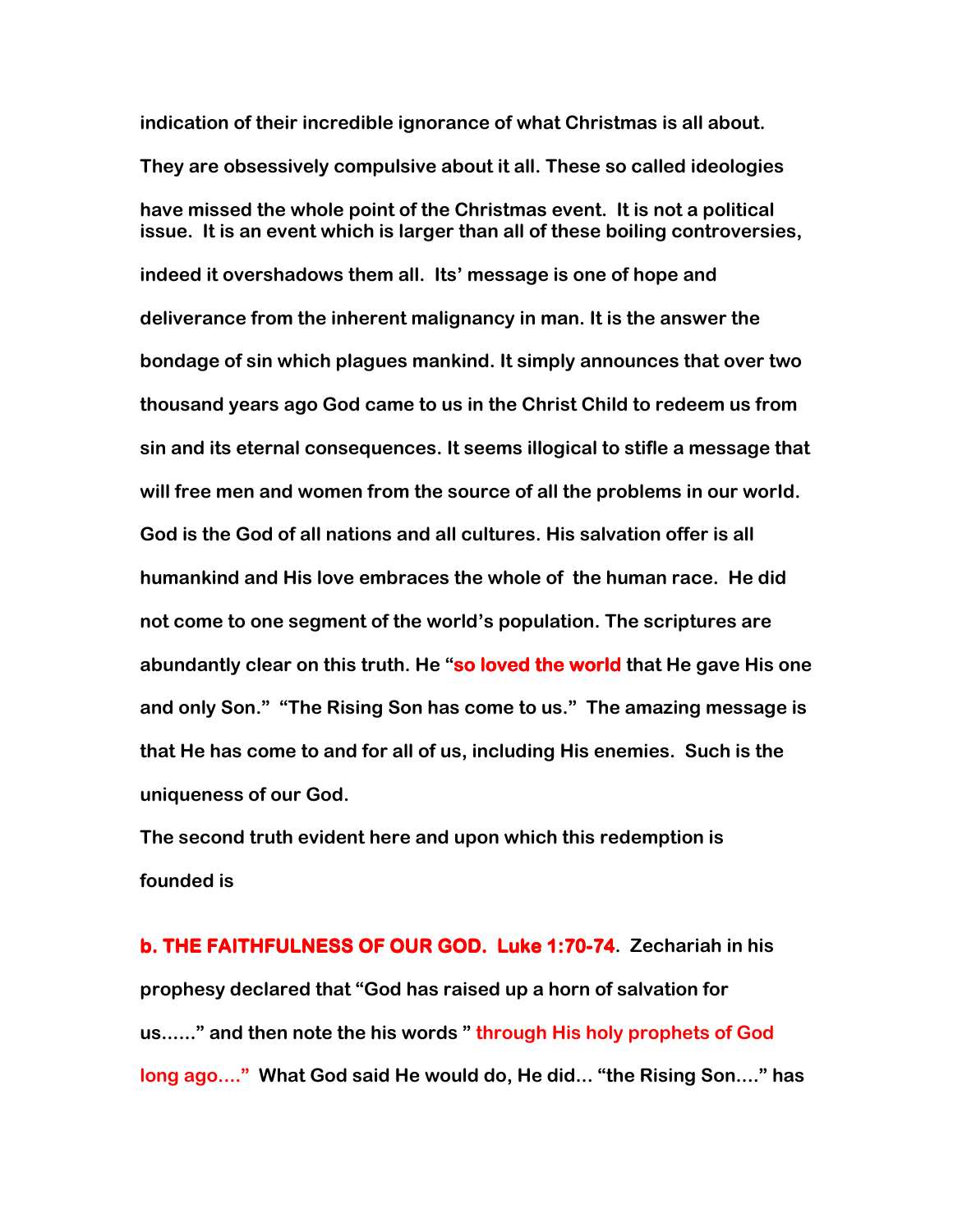come to us." And Zechariah outlines this saving deed of God by highlighting two eternal facts.

i.That salvation has come to the world through the incarnation of our Lord Jesus Christ. Luke 1:68. "He has come and has redeemed His people." Furthermore

(ii) Salvation has come to the world because of the faithfulness of God. He fulfilled His prophecies and kept His promises to men. "The Risen Sun has come to us." Note that Zechariah makes quite clear how faithful God has been to us. Luke 1:70. Note first that

He kept His word through His holy Prophets. Luke 1:70.

Second observe that He made and kept His holy covenant. "He showed mercy to our fathers and remembered His Holy Covenant or Holy agreement and the oath He swore to our father Abraham."

 Zechariah's intention is to show that when God makes a promise or makes a covenant He fulfils them. When God commits Himself to someone or something He is faithful to that commitment. He promised that one day a Redeemer would come and scriptures announced that He had come. Such is the faithfulness of God. But this redemption is also founded on,

c. THE MERCIFULNESS OF GOD. Luke 1:72,78. In verse 72, Zechariah refers to the "mercy of God." Mercy is one of the dynamic words of redemption. Without mercy there is no hope. And in verse 78 He clearly tells us that "the Rising Sun" has come to us because of the "tender mercy of our God." It is clear that mercy is one of the great words of the Bible. It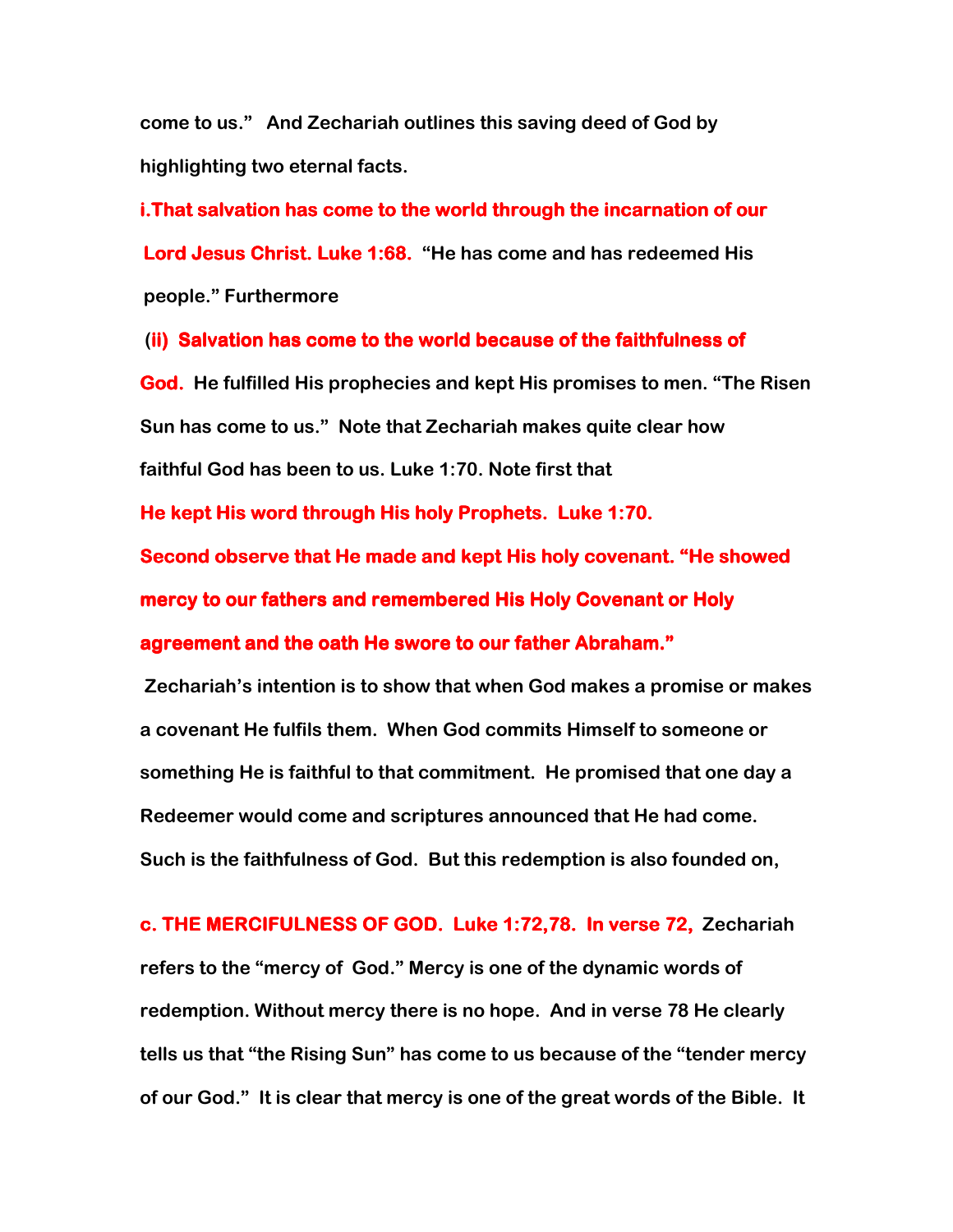gathers together the truths of love and grace. Mercy declares to the world that "God did not send His Son into the world to condemn the world, but to save the world through Him." John 3:17. We know that the world deserves His condemnation and it has merited His judgment, but God saw that it needed His mercy. It deserves eternal death, but God has reached out in mercy. It has earned His judgment, but He offers His mercy. It deserves hell but gets heaven when His mercy intervenes. Redemption is founded on the tender mercy of our God The prophet Micah says that "our God delights to show Mercy." He continues, "you will again have compassion on us – you will tread our sins underfoot and hurl all our iniquities into the depths of the sea.." Micah 7:18-19. And Daniel knows that the "Lord our God is merciful and forgiving, even though we have rebelled against Him." Daniel 9:9. Zechariah carefully choosing his words talks about the "tender mercy of our God." These words shed light on the sensitive nature of His mercy for it is described as "tender mercy." It allows us into see part of the loving heart of God. This mercy is tender mercy - sympathetic mercy – compassionate mercy - redemptive mercy. It is in direct contrast to that mercy which sometimes the law grants. It is what I call legalistic mercy – detached mercy - impersonal mercy. It does grant reprieve but really has no heart to it. The mercy of God, however, is tender mercy. It is more than reprieve. It is Divine mercy that pulsates with and is compelled, not by law, but by love and grace. It is the mercy of an eternal and loving God who is not willing that any should any die, but that all who with godly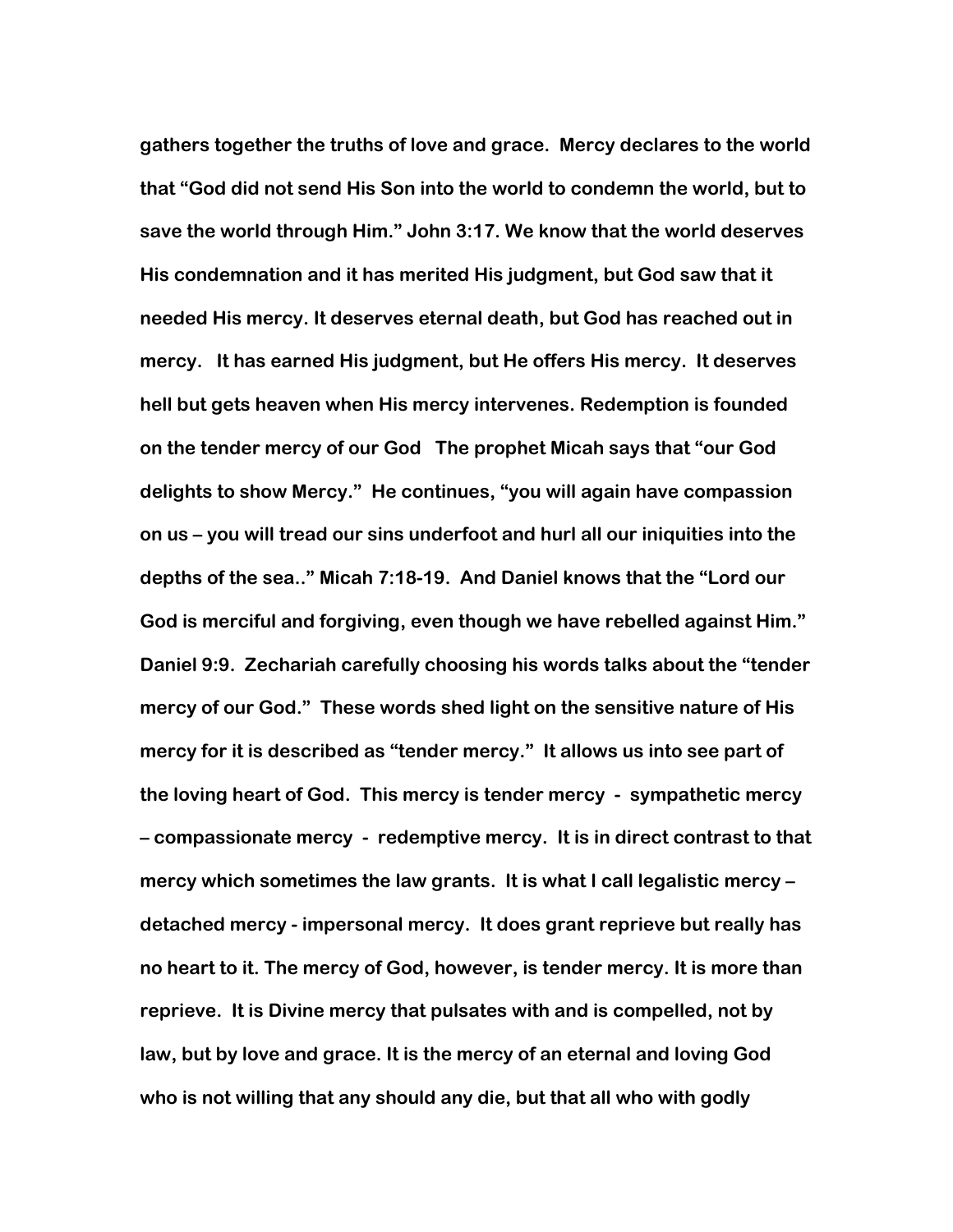repentance forsake their sin and follow Him will find salvation.. He came "because of the tender mercy of our God."Note once again what Zechariah says, "because of the tender mercy of our God by which the Rising Sun will come to us." It is mercy which constrains God to involve Himself with the human race redemptively. The mercy of God is amazing. The biblical writers are caught up in it. They are carried away by the flood of its immense and lavish embrace. They vividly express themselves about it in different ways, and yet one gets the feeling that its' meaning is allusive and ultimately defies a satisfactory explanation. It seems that there are no words in the English vocabulary that can adequately describe its full meaning and reveal the depths of its inner treasures. This does not discourage the writers in their efforts to communicate the greatness and majesty of Divine mercy. The Psalmist says God's mercy is limitless in its extent. Note his words "the mercy of the Lord is from everlasting to everlasting upon them that fear Him. Psalm103:17. It is boundless in its scope. "Your mercy is great above the heavens." It is long suffering in its nature. "For the Lord is merciful and gracious, slow to anger and plenteous in in mercy." Psalm 86:15. K.J.V. And Paul wrote in Ephesians 2:4 that it is inexhaustible in its riches. "But because of His great love for us, God who is rich in mercy made us alive with Christ even when we were dead in transgressions - it is by grace you have been saved." And the Rising Sun who is Jesus, is the very incarnation of mercy. He not only shows mercy, He is mercy. Paul said that when "the kindness and love of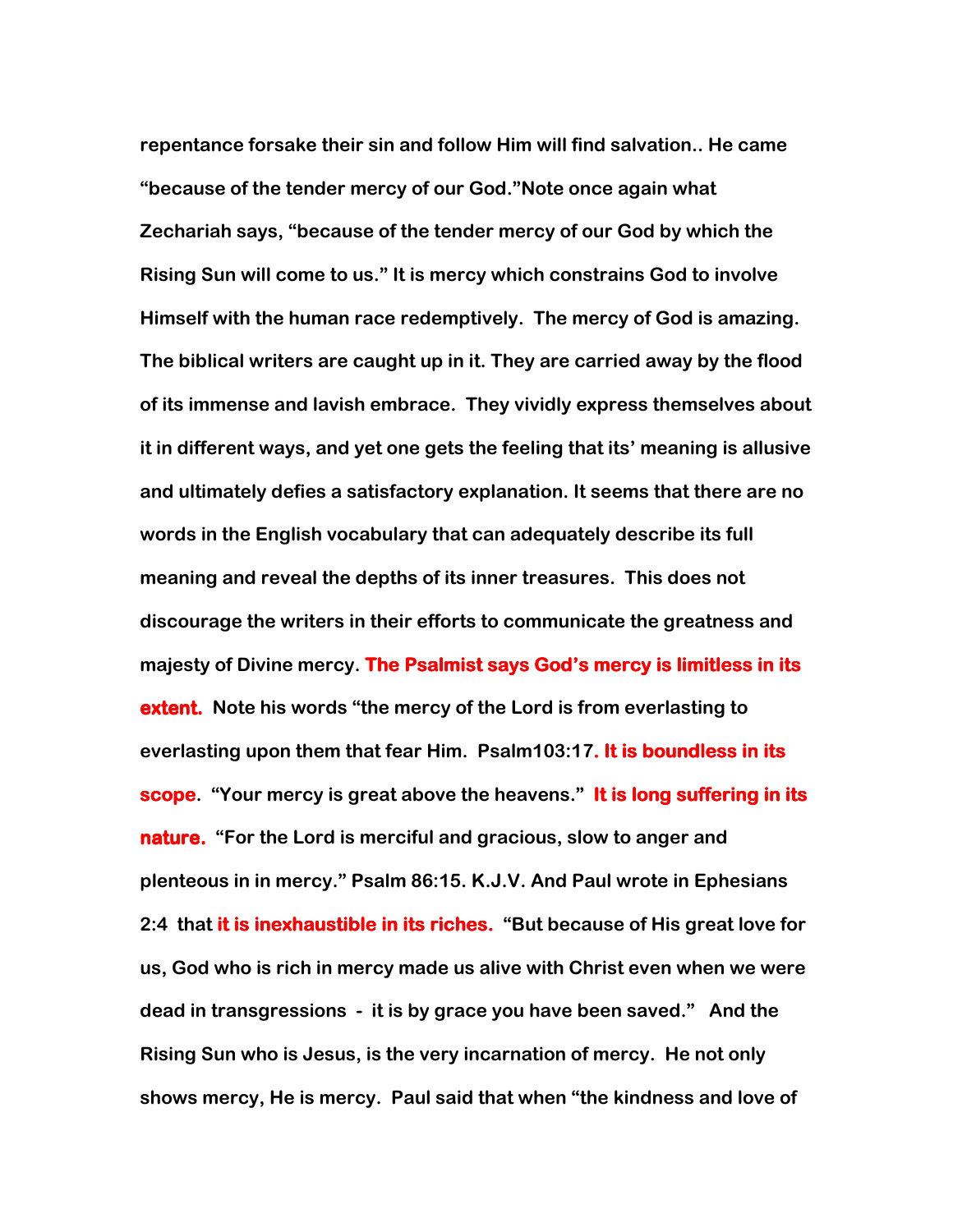God our Savior appeared, He has saved us not because of the righteous things we have done but because of **His great mercy." Titus 3:4-5.N.I.V.** Charles Wesley wrote so eloquently 'Tis mercy all, immense and free, For O my God, it found out me."

 An ancient Saxon story tells of a king in whose country a rebellion developed. The king set out with an army to quell the insurrection. Soon things were in control again, with the rebel army defeated. The king, who had made his headquarters in one of the castles of that distant province, placed a candle in the archway over its entrance. Lighting the candle, he then announced that if all who were in rebellion against him would surrender and take an oath of loyalty while the candle was burning, they would be spared. There was clemency while the candle burned. We are living in the day of grace and mercy and in the darkness of sin and rebellion, stands the light of the Cross. And while that light shines in the darkness there is love, mercy and forgiveness for the repentant sinner. The hymn writer wrote "O the love that drew salvation's plan- O the grace that brought it down to man. O the mighty gulf that God did span at Calvary - Mercy there was great and grace was free - pardon was multiplied to me. There my burdened soul found liberty, at Calvary." Because of the tender mercy of God, the Rising Sun came to give us salvation." Jesus in His mercy promises a new deliverance. Finally because the Rising Sun has come there are given to us,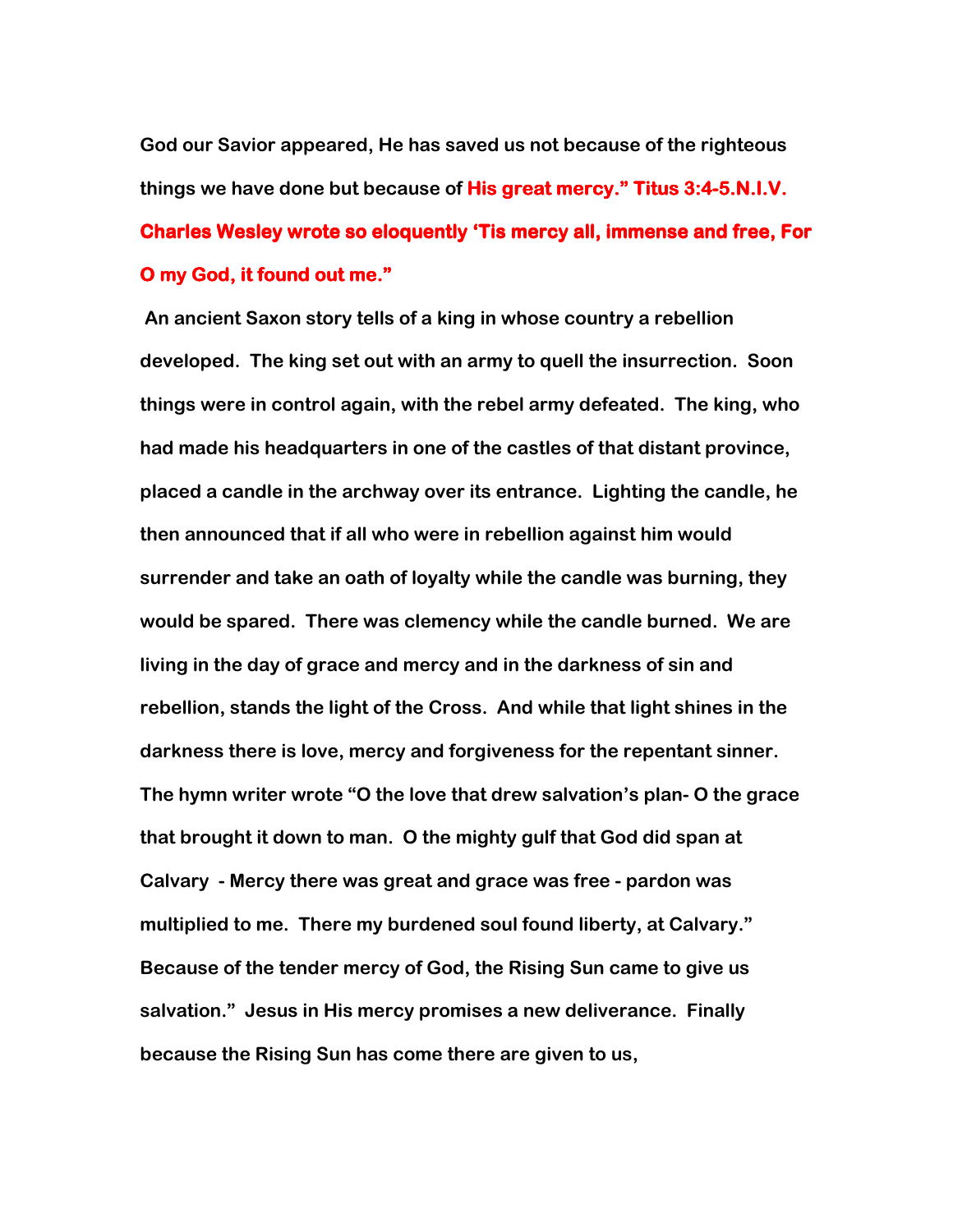#### 3. NEW POSSIBILITIES IN LIFE. LUKE 1:68, 77-79

Jesus came to men and women where they live. It was not a social visit. He came to give men and women new hope and a new direction in life. He came to set their feet on a new pathway - the narrow way which leads to life. The scriptures say in verse 79 that Rising Sun came to "shine on those living in darkness and in the shadow of death, guide our feet in the way of peace." He came to "shine on those who are darkness." He is the only authentic redeeming light. The Apostle John wrote that God is Light and in Him there is no darkness at all. This speaks of God's blazing holiness. In contrast to God's essential holy character, the scriptures declare that men loved darkness instead of light because their deeds were evil." John 3:19. In the passage we are considering, men in sin are described as "living in darkness." The Rising Sun, Jesus, has come to shine upon those who are living in that condition. Jesus arriving as the light of the world was part of the prophecy of Isaiah, "The people walking in darkness have seen a great light; on those living in the land of the shadow of death the light has dawned." Isaiah 9:2, and again he writes "Arise, shine for your light has come and the glory of the Lord rises upon you." Isaiah 60:1. The Rising Sun from heaven, has invaded our world to shine upon those living in darkness..." Luke 1:78-79. He has come to point us to a new direction life.

But what is,

## a. THE BASIS OF THIS NEW DIRECTION IN LIFE. Luke 1:68-69,77.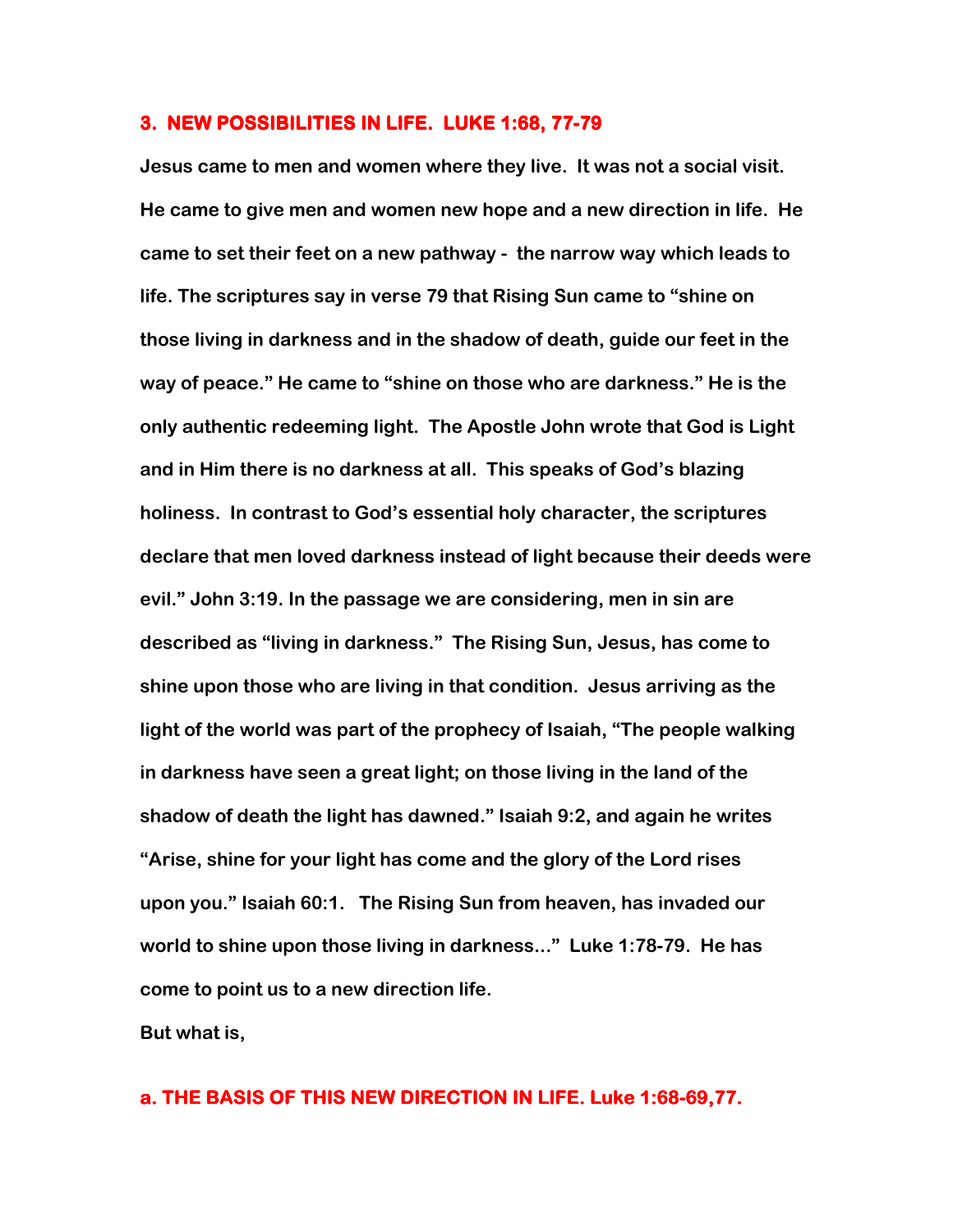The basis or foundation for this new direction in life is redemption from the stain and clutches of sin. In v. 68, Zechariah says "He has come and redeemed His people.." The key truth here is redemption. The word redeem literally means "to buy out," and "to release on receipt of a ransom." It has the idea of "cost or a price paid." When we say that Jesus died a redeeming death, we mean that He paid the price for our sin and procured deliverance for you and me, including all who put their trust in Him.

There was one special way in which a Greek slave could obtain his freedom. He could scrape and save, perhaps for years, such little sums as he was able to earn; and as he saved the money, he deposited it little by little in the temple of some god. When he had laboriously gathered his complete purchase price, he took his master to the temple where the money was deposited. There the priest paid over to the master the purchase price of freedom. The man who had been a slave became the property of the god, and therefore free of all men. But we do not have to pay the price for our freedom from sin and Satan. Jesus has already paid the price for us. Paul said, "You are not your own for you are bought with a price." 1 Corinthians 6:20. Philip Bliss wrote in the words of that great Easter hymn. "Bearing shame and scoffing rude. In my place He stood. Sealed my pardon with His blood. Hallelujah, What a Savior." Forgiveness, Redemption and Salvation are the bases for this new direction in life. Zechariah indicates that the Rising Sun has come to us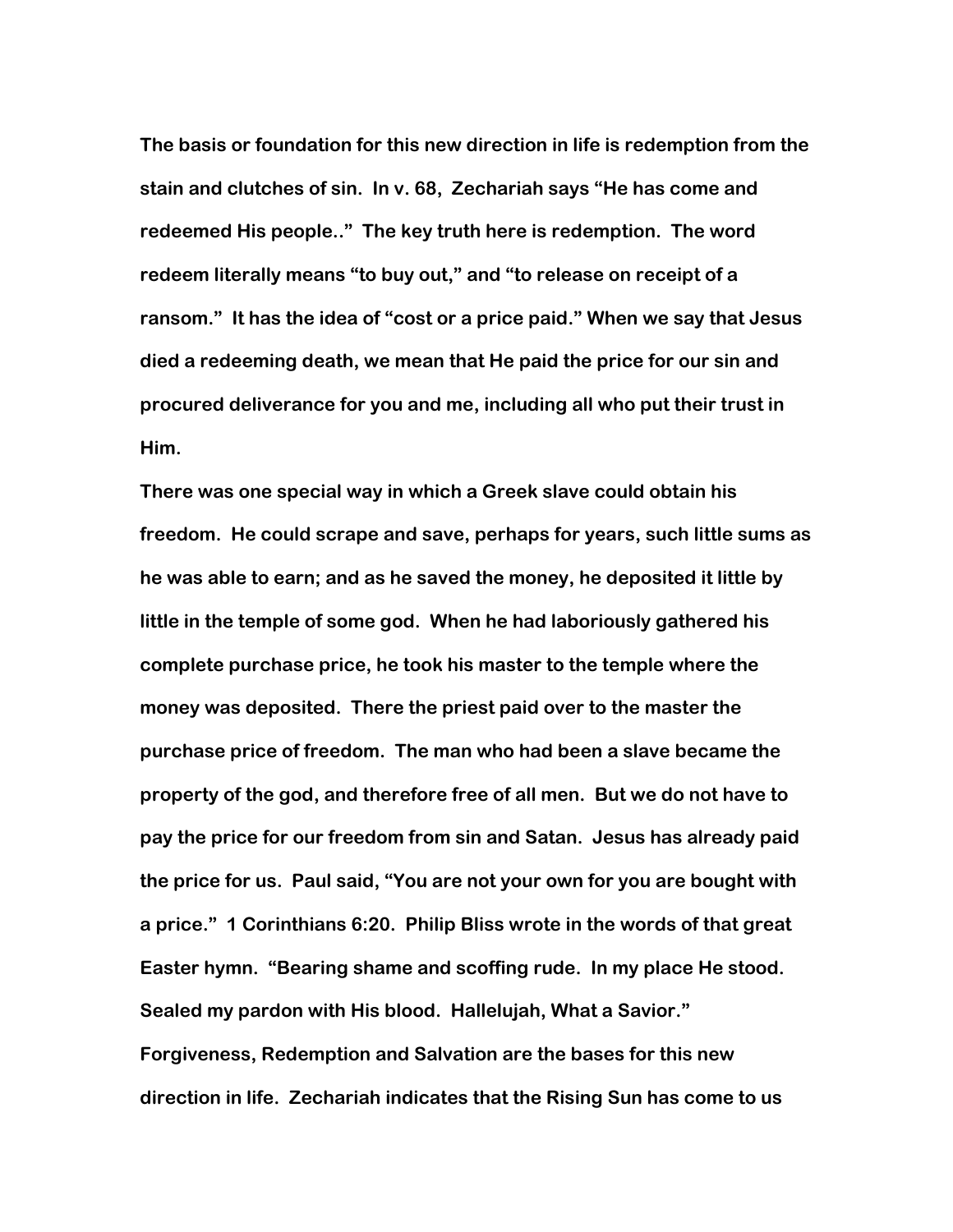from heaven for a reason. He talks about

b. THE PURPOSE OF THIS NEW DIRECTION IN LIFE. Luke 1:74-75 Zechariah sums up this purpose in verses 74-75. He came to "enable us to serve Him without fear in holiness and righteousness before Him all our days." The focus of our redemption or of our salvation is to live the life of righteousness and holiness before Him all of our lives. Paul in effect says this in Romans 6:22. "But now that you have been set free from sin and have become slaves to God, the benefit or the fruit you receive leads to holiness." Paul make clear that we are predestined to be conformed to the "likeness of God's Son". Romans 8:29, and in Ephesians 4:24. He urges us to put on the new self, created to be like God in true righteousness and holiness. Holiness is Godlikeness and Christ likeness. You cannot divorce the life of righteousness and holiness from salvation. Paul in these passages makes quite clear that holy living is the expectation of God for our lives. Full salvation is more than forgiveness, it is holiness of heart and life. The purpose of the coming of the Christ Child to a Cross was to make us holy. The Rising Sun has come to us from heaven to rescue us from our enemies and to enable us to serve Him without fear in holiness and righteousness. Leonard Ravenhill who was my fathers friend, said "that the greatest miracle that God can do today is to take an unholy man out of an unholy world, and make that man holy and put him back into that unholy world and keep him holy in it." The Rising Sun from heaven has come to do that.